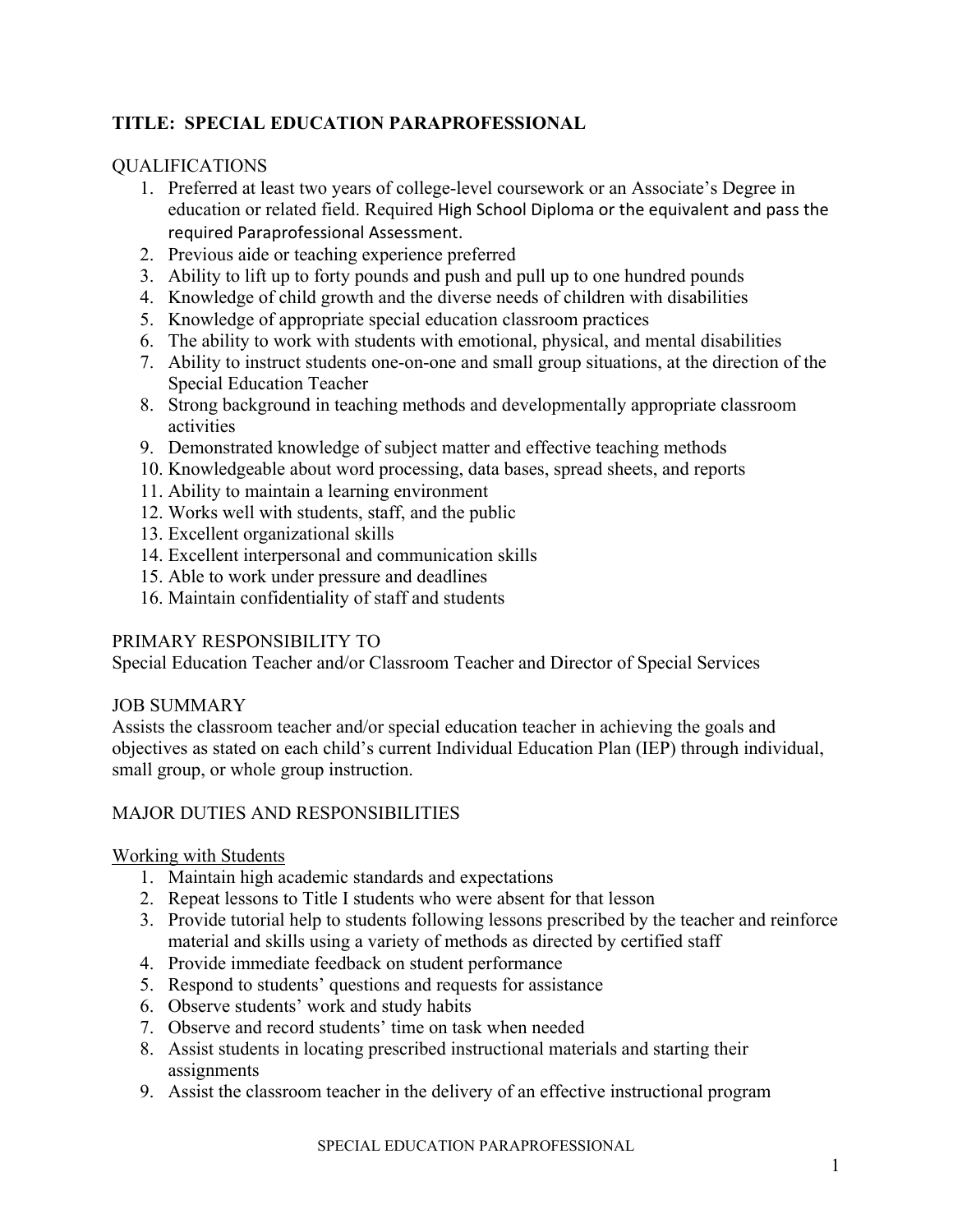- 10. Work with individual students or small groups of students to reinforce learning of material and skills introduced by the teacher
- 11. Help students master equipment or instructional materials assigned by teacher
- 12. Provide individualized instruction activities using materials and sequences selected by the special education teacher and other related services personnel
- 13. Identify pupil needs and provide instruction appropriate to those needs
- 14. Follow modifications and accommodations as specified in IEPs
- 15. Administer informal assessments to accommodate students' specific modifications at the direction of a certified teacher
- 16. Assist with such large group activities as drill and practice, reading aloud, and storytelling, and participate in other forms of oral communication with students
- 17. Guide independent study, enrichment work, and remedial work assigned by the teacher
- 18. Assist students in the library or media center
- 19. Check notebooks, correct papers, and supervise testing and make-up work as assigned by the teacher
- 20. Assist with the supervision of students during emergency drills, assemblies, play periods, and field trips
- 21. Administer, score, and record such achievement and diagnostic tests as the teacher recommends for individual students
- 22. Encourage students to strive to meet their highest potential
- 23. Communicate classroom rules, and encourage students to set and maintain standards of classroom behavior

Other Classroom Assistance

- 1. Assist the teacher in devising special strategies for reinforcing material or skills based on an understanding of individual students, their needs, interests, and abilities
- 2. Alert the supervising teacher to any problem or special information about an individual student
- 3. Serve as the chief source of information and help to any substitute teacher assigned in the absence of the regular teacher
- 4. Keep the supervising teacher informed of activities and any issues that may arise
- 5. Operate and care for equipment used in the classroom for instructional purposes
- 6. Distribute and collect workbooks, papers, and other materials for instruction
- 7. Engage children in conversation to encourage language development
- 8. Take all necessary and reasonable precautions to protect students, equipment, materials, and facilities
- 9. Meet the personal needs of children with disabilities including toileting, feeding, locomotion, and health needs
- 10. Assist, where appropriate, in loading and unloading the special education pupil from transportation buses or vans

#### **Other**

1. Keep accurate records and maintain individual records for each student